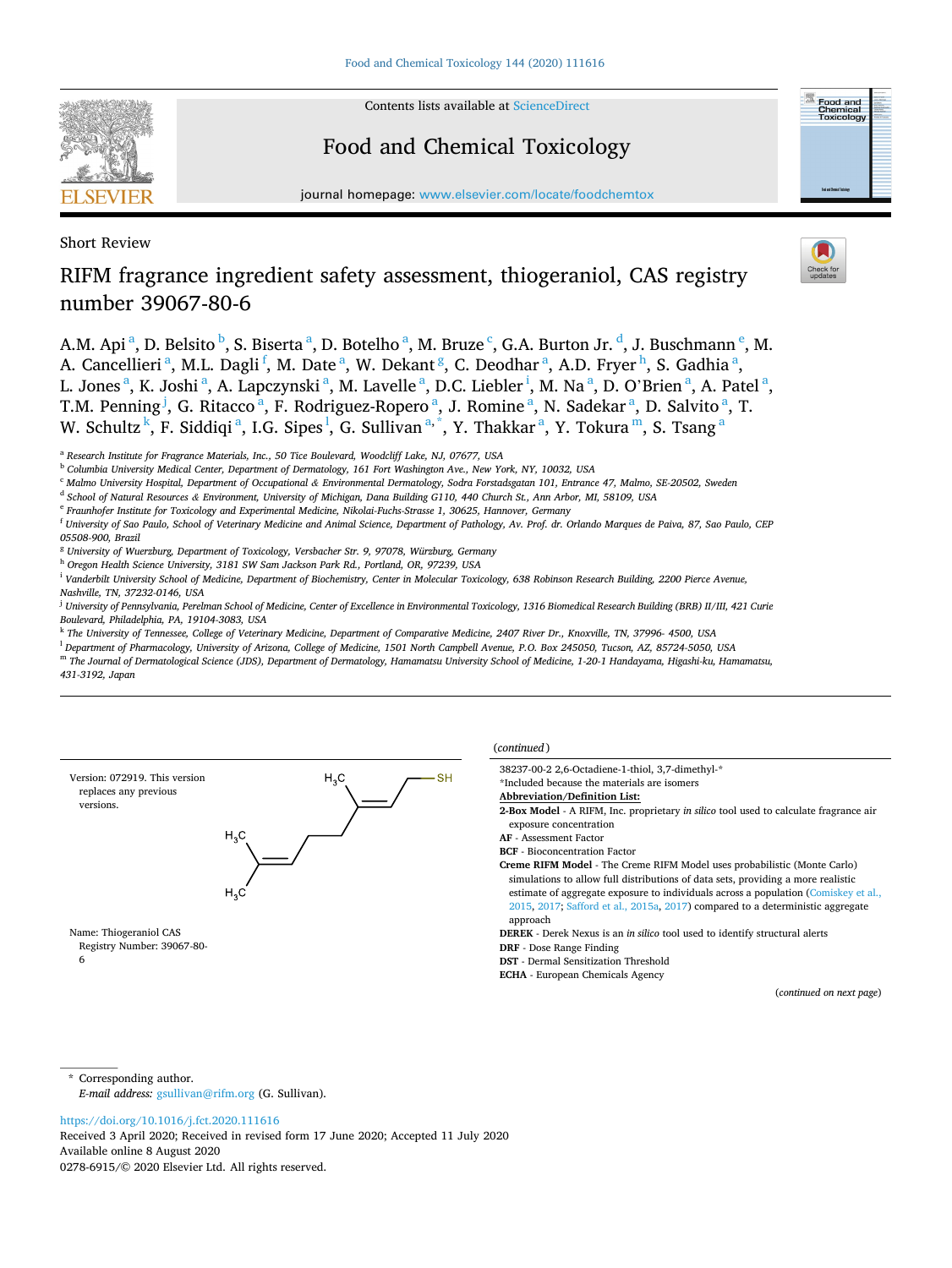| ECOSAR - Ecological Structure-Activity Relationships Predictive Model                   | 1. Identification                                    |                                                      |
|-----------------------------------------------------------------------------------------|------------------------------------------------------|------------------------------------------------------|
| EU - Europe/European Union                                                              |                                                      |                                                      |
| <b>GLP</b> - Good Laboratory Practice                                                   | Chemical Name: Thiogeraniol                          | Chemical Name: 2,6-Octadiene-1-thiol,                |
| IFRA - The International Fragrance Association                                          |                                                      | 3,7-dimethyl-                                        |
| LOEL - Lowest Observable Effect Level                                                   | CAS Registry Number: 39067-80-6                      | CAS Registry Number: 38237-00-2                      |
| MOE - Margin of Exposure                                                                | Synonyms: 3,7-Dimethyl-2,6-octadien-                 | Synonyms: 3,7-Dimethylocta-2,6-diene-                |
| MPPD - Multiple-Path Particle Dosimetry. An in silico model for inhaled vapors used to  | 1-thiol; 2,6-Octadiene-1-thiol, 3,7-                 | 1-thiol; Thiogeraniol; 2,6-Octadiene-1-              |
| simulate fragrance lung deposition                                                      | dimethyl-, (E)-; 3,7-Dimethylocta-2,6-               | thiol, 3,7-dimethyl-                                 |
| <b>NA -</b> North America                                                               | diene-1-thiol; Thiogeraniol                          |                                                      |
| NESIL - No Expected Sensitization Induction Level                                       | Molecular Formula: C <sub>10</sub> H <sub>18</sub> S | Molecular Formula: C <sub>10</sub> H <sub>18</sub> S |
| <b>NOAEC</b> - No Observed Adverse Effect Concentration                                 | Molecular Weight: 170.31                             | Molecular Weight: 170.31                             |
| <b>NOAEL</b> - No Observed Adverse Effect Level                                         | RIFM Number: 6762                                    | RIFM Number: 6969                                    |
| <b>NOEC</b> - No Observed Effect Concentration                                          | Stereochemistry: E isomer specified.                 | Stereochemistry: No isomer specified.                |
| <b>NOEL</b> - No Observed Effect Level                                                  | One stereocenter and 2 total                         | One stereocenter and 2 total                         |
| OECD - Organisation for Economic Co-operation and Development                           | stereoisomers possible.                              | stereoisomers possible.                              |
| OECD TG - Organisation for Economic Co-operation and Development Testing                |                                                      |                                                      |
| Guidelines                                                                              |                                                      |                                                      |
| PBT - Persistent, Bioaccumulative, and Toxic                                            |                                                      |                                                      |
| PEC/PNEC - Predicted Environmental Concentration/Predicted No Effect                    | 2. Physical data                                     |                                                      |
| Concentration                                                                           |                                                      |                                                      |
| <b>QRA</b> - Quantitative Risk Assessment                                               | $CAS # 39067-80-6$                                   | $CAS # 38237-00-2$                                   |
| <b>OSAR</b> - Quantitative Structure-Activity Relationship                              | Boiling Point: 234.83 °C (EPI Suite)                 | Boiling Point: 234.83 °C (EPI Suite)                 |
| REACH - Registration, Evaluation, Authorisation, and Restriction of Chemicals           | Flash Point: Not Available                           | Flash Point: Not Available                           |
| RfD - Reference Dose                                                                    | Log $K_{OW}$ : 4.88 (EPI Suite)                      | Log Kow: $4.88$ (EPI Suite), $4.6$ (RIFM,            |
| RIFM - Research Institute for Fragrance Materials                                       |                                                      | 2010)                                                |
| RO - Risk Quotient                                                                      | Melting Point: $-24.43$ °C (EPI Suite)               | Melting Point: $-24.43$ °C (EPI Suite)               |
| Statistically Significant - Statistically significant difference in reported results as | Water Solubility: 4.179 mg/L (EPI                    | Water Solubility: 4.179 mg/L (EPI                    |
| compared to controls with a $p < 0.05$ using appropriate statistical test               | Suite)                                               | Suite)                                               |
| TTC - Threshold of Toxicological Concern                                                | Specific Gravity: Not Available                      | Specific Gravity: Not Available                      |
| UV/Vis spectra - Ultraviolet/Visible spectra                                            | Vapor Pressure: 0.0392 mm Hg @ 20 °C                 | Vapor Pressure: 0.0392 mm Hg @ 20 °C                 |
| VCF - Volatile Compounds in Food                                                        | (EPI Suite v4.0), 0.0607 mm Hg @ 25                  | (EPI Suite v4.0), 0.0607 mm Hg @ 25 °C               |
| VoU - Volume of Use                                                                     | °C (EPI Suite)                                       | (EPI Suite)                                          |
| vPvB - (very) Persistent, (very) Bioaccumulative                                        | UV Spectra: Minor absorbance between                 | UV Spectra: Minor absorbance between                 |
| WoE - Weight of Evidence                                                                | 290 and 700 nm; molar absorption                     | 290 and 700 nm; molar absorption                     |
| The Expert Panel for Fragrance Safety* concludes that this material is safe as          |                                                      |                                                      |
|                                                                                         |                                                      | (continued on next page)                             |
| described in this safety assessment.                                                    |                                                      |                                                      |
| This safety assessment is based on the RIFM Criteria Document (Api, 2015), which        |                                                      |                                                      |

Each endpoint discussed in this safety assessment includes the relevant data that were available at the time of writing (version number in the top box is indicative of the date of approval based on a 2-digit month/day/year), both in the RIFM Database (consisting of publicly available and proprietary data) and through publicly available information sources (e.g., SciFinder and PubMed). Studies selected for this safety assessment were based on appropriate test criteria, such as acceptable guidelines, sample size, study duration, route of exposure, relevant animal species, most relevant testing endpoints, etc. A key study for each endpoint was selected based on the most conservative endpoint value (e.g., PNEC, NOAEL, LOEL, and NESIL).

\*[The Expert Panel for Fragrance Safety](http://fragrancesafetypanel.org/) is an independent body that selects its own members and establishes its own operating procedures. The Expert Panel is comprised of internationally known scientists that provide RIFM with guidance relevant to human health and environmental protection.

**Summary: The existing information supports the use of this material as described in this safety assessment.** 

Thiogeraniol was evaluated for genotoxicity, repeated dose toxicity, reproductive toxicity, local respiratory toxicity, phototoxicity/photoallergenicity, skin sensitization, and environmental safety. Data show that thiogeraniol is not genotoxic. The repeated dose, reproductive, and local respiratory toxicity endpoints were evaluated using the threshold of toxicological concern (TTC) for a Cramer Class I material, and the exposure to thiogeraniol is below the TTC (0.03 mg/kg/day, 0.03 mg/kg/day, and 1.4 mg/day, respectively). The skin sensitization endpoint was completed using the dermal sensitization threshold (DST) for reactive materials (64 μg/cm<sup>2</sup>); exposure is below the DST. The phototoxicity/ photoallergenicity endpoints were evaluated based on data and ultraviolet (UV) spectra; thiogeraniol is not expected to be phototoxic/photoallergenic. The environmental endpoints were evaluated; thiogeraniol was found not to be persistent, bioaccumulative, and toxic (PBT) as per the International Fragrance Association (IFRA) Environmental Standards, and its risk quotients, based on its current volume of use in Europe and North America (i.e., Predicted Environmental Concentration/Predicted No Effect Concentration [PEC/PNEC]), are *<*1.

# **Human Health Safety Assessment**

Genotoxicity: Not genotoxic. [\(RIFM, 1979c; RIFM, 2020\)](#page-5-0)

**Repeated Dose Toxicity:** No NOAEL available. Exposure is below the TTC.

**Reproductive Toxicity:** No NOAEL available. Exposure is below the TTC.

**Skin Sensitization:** No safety concerns at current, declared use levels; Exposure is below the DST.

**Phototoxicity/Photoallergenicity:** Not phototoxic/photoallergenic. (UV Spectra; RIFM Database; [RIFM, 1980a; RIFM, 1979a;](#page-5-0) [RIFM, 1979d; RIFM, 1980b](#page-5-0))

**Local Respiratory Toxicity:** No NOAEC available. Exposure is below the TTC.

## **Environmental Safety Assessment Hazard Assessment: Persistence:**  Screening-level: 2.82 (BIOWIN 3) (EPI Suite v4.11; [US EPA, 2012a](#page-5-0)) **Bioaccumulation:**  Screening-level: 768.8 L/kg (EPI Suite v4.11; [US EPA, 2012a](#page-5-0)) **Ecotoxicity:**  Screening-level: Fish LC50: 1.26 mg/L (RIFM Framework; [Salvito, 2002\)](#page-5-0) **Conclusion:** Not PBT or vPvB as per IFRA Environmental Standards **Risk Assessment: Screening-level:** PEC/PNEC (North America and Europe) *<* 1 (RIFM Framework; [Salvito, 2002\)](#page-5-0) **Critical Ecotoxicity Endpoint:** Fish LC50: 1.26 mg/L (RIFM Framework; [Salvito, 2002\)](#page-5-0) **RIFM PNEC is:** 0.00126 μg/L

•**Revised PEC/PNECs (2015 IFRA VoU):** North America and Europe: not applicable; cleared at screening-level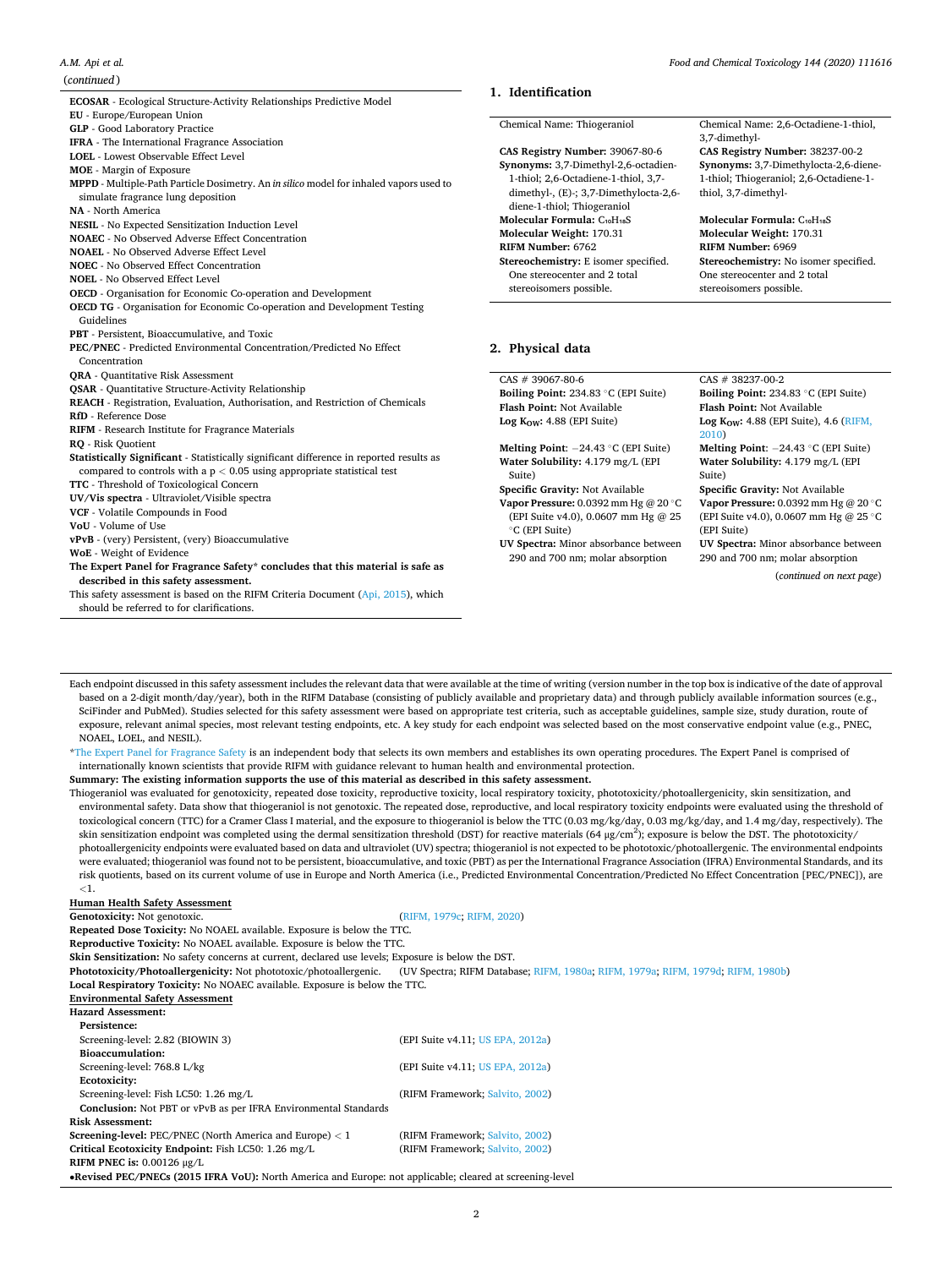#### (*continued* )

coefficient is below the benchmark  $(1000 \text{ L mol}^{-1} \cdot \text{cm}^{-1})$ **Appearance/Organoleptic:** Not Available

coefficient is below the benchmark  $(1000 \text{ L} \cdot \text{mol}^{-1} \cdot \text{cm}^{-1})$ **Appearance/Organoleptic:** Not available

## **3. Volume of use (worldwide band)**

1. *<*0.1 metric ton per year ([IFRA, 2015\)](#page-5-0)

# **4. Exposure to fragrance ingredient (Creme RIFM aggregate exposure model v1.0)\*\*\***

- 1. 95th Percentile Concentration in Hydroalcoholics: 0.0013% [\(RIFM,](#page-5-0)  [2017](#page-5-0))
- 2. Inhalation Exposure\*: 0.0000045 mg/kg/day or 0.00033 mg/day [\(RIFM, 2017](#page-5-0))
- 3. Total Systemic Exposure\*\*: 0.000041 mg/kg/day ([RIFM, 2017\)](#page-5-0)

\*95th percentile calculated exposure derived from concentration survey data in the Creme RIFM Aggregate Exposure Model ([Comiskey](#page-5-0)  [et al., 2015, 2017; Safford, 2015a, 2017\)](#page-5-0).

\*\*95th percentile calculated exposure; assumes 100% absorption unless modified by dermal absorption data as reported in Section V. It is derived from concentration survey data in the Creme RIFM Aggregate Exposure Model and includes exposure via dermal, oral, and inhalation routes whenever the fragrance ingredient is used in products that include these routes of exposure [\(Comiskey et al., 2015, 2017; Safford,](#page-5-0)  [2015a, 2017](#page-5-0)).

\*\*\*When a safety assessment includes multiple materials, the highest exposure out of all included materials will be recorded here for the 95th Percentile Concentration in Hydroalcoholics or 97.5th percentile, inhalation exposure, and total exposure.

## **5. Derivation of systemic absorption**

- 1. **Dermal:** Assumed 100%
- 2. **Oral:** Assumed 100%
- 3. **Inhalation:** Assumed 100%

# **6. Computational toxicology evaluation**

1. **Cramer Classification:** Class I, Low

| Expert Judgment | Toxtree v 2.6 | OECD OSAR Toolbox v 3.2 |
|-----------------|---------------|-------------------------|
|                 |               |                         |

- 2. Analogs Selected:
	- a. Genotoxicity: None
	- b. Repeated Dose Toxicity: None
	- c. Reproductive Toxicity: None
	- d. Skin Sensitization: None
	- e. Phototoxicity/Photoallergenicity: None
	- f. Local Respiratory Toxicity: None
	- g. Environmental Toxicity: None
- 3. Read-across Justification: None

#### **7. Metabolism**

No relevant data available for inclusion in this safety assessment. **Additional References:** None.

## **8. Natural occurrence (discrete chemical) or composition (NCS)**

Thiogeraniol and 2,6-octadiene-1-thiol, 3,7-dimethyl- are not reported to occur in foods by the VCF\*.

\*VCF (Volatile Compounds in Food): Database/Nijssen, L.M.; Ingen-Visscher, C.A. van; Donders, J.J.H. (eds). – Version 15.1 – Zeist (The Netherlands): TNO Triskelion, 1963–2014. A continually updated database containing information on published volatile compounds that have been found in natural (processed) food products. Includes FEMA GRAS and EU-Flavis data.

# **9. REACH dossier**

No dossiers available as of 07/29/19.

# **10. Conclusion**

The existing information supports the use of this material as described in this safety assessment.

# **11. Summary**

#### *11.1. Human health endpoint summaries*

# *11.1.1. Genotoxicity*

Based on the current existing data, thiogeraniol does not present a concern for genotoxicity.

*11.1.1.1. Risk assessment.* The mutagenic and clastogenic activity of an additional material (isomer) of this assessment, 2,6-octadiene-1-thiol, 3,7-dimethyl- (CAS # 38237-00-2), have been evaluated.

The mutagenic activity of 2,6-octadiene-1-thiol, 3,7-dimethyl- has been evaluated in a bacterial reverse mutation assay. *Salmonella typhimurium* strains TA98, TA100, TA1535, TA1537, and TA1538 were treated with 2,6-octadiene-1-thiol, 3,7-dimethyl- in dimethyl sulfoxide (DMSO) at concentrations up to 10,000 μg/plate. No increases in the mean number of revertant colonies were observed at any tested concentration in the presence or absence of S9 ([RIFM, 1979c\)](#page-5-0). Under the conditions of the study, 2,6-octadiene-1-thiol, 3,7-dimethyl- was not mutagenic in the Ames test.

The clastogenic activity of thiogeraniol was evaluated in an *in vitro*  micronucleus test conducted in compliance with GLP regulations and in accordance with OECD TG 487. Human peripheral blood lymphocytes were treated with thiogeraniol in DMSO at concentrations up to 1700 μg/mL in the dose range finding (DRF) study; micronuclei analysis was conducted at concentrations up to 150 μg/mL in the presence and absence of metabolic activation. Thiogeraniol did not induce binucleated cells with micronuclei when tested up to cytotoxic levels in either the presence or absence of an S9 activation system ([RIFM, 2020\)](#page-5-0). Under the conditions of the study, thiogeraniol was considered to be non-clastogenic in the *in vitro* micronucleus test.

Based on the data available, thiogeraniol does not present a concern for genotoxic potential.

**Additional References:** None.

**Literature Search and Risk Assessment Completed On:** 10/17/ 19.

#### *11.1.2. Repeated dose toxicity*

There are insufficient repeated dose toxicity data on thiogeraniol or any read-across materials. The total systemic exposure to thiogeraniol is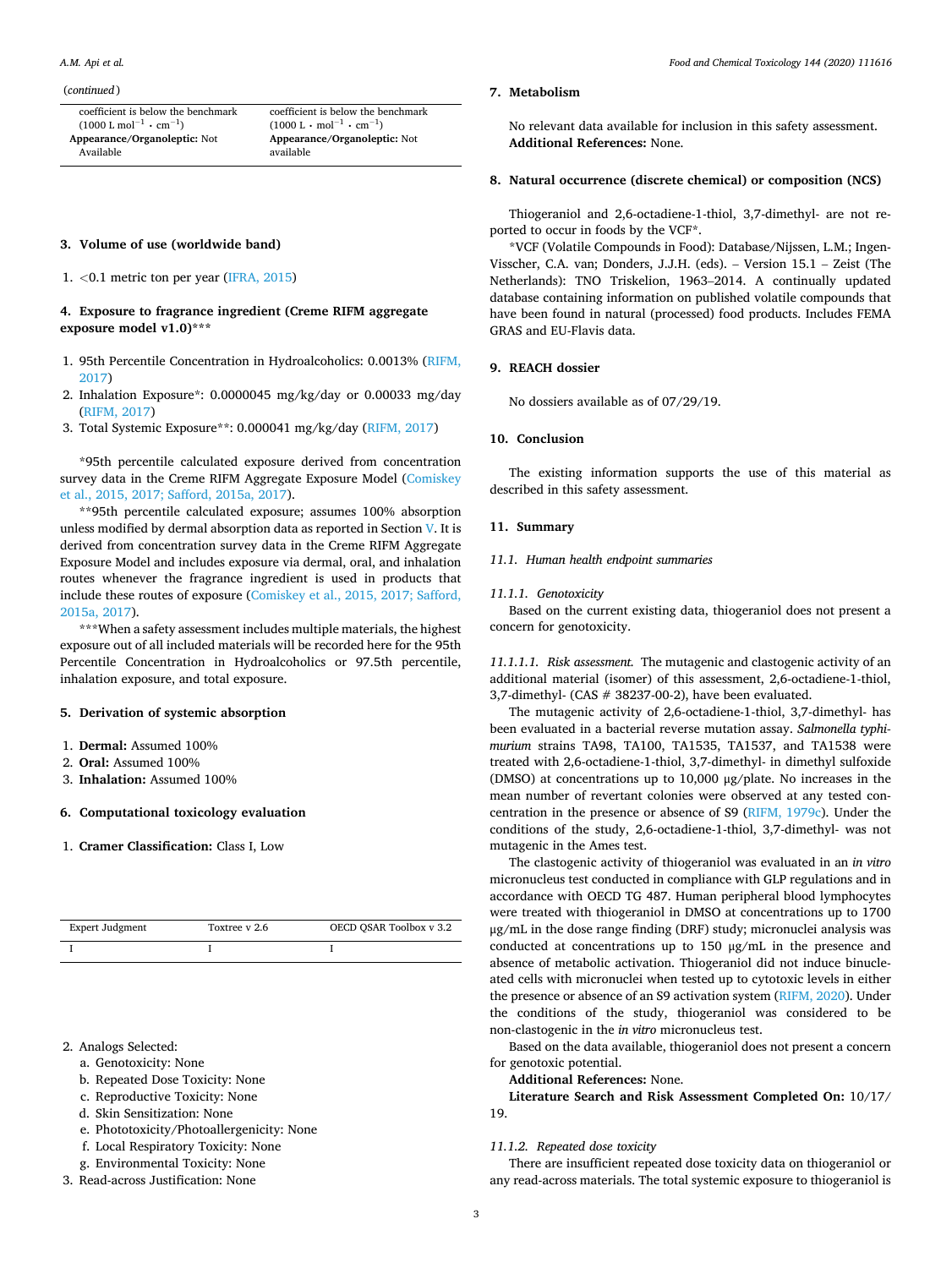below the TTC for the repeated dose toxicity endpoint of a Cramer Class I material at the current level of use.

*11.1.2.1. Risk assessment.* There are no repeated dose toxicity data on thiogeraniol or any read-across materials that can be used to support the repeated dose toxicity endpoint. The total systemic exposure to thiogeraniol (0.041  $\mu$ g/kg/day) is below the TTC (30  $\mu$ g/kg/day; Kroes, [2007\)](#page-5-0) for the repeated dose toxicity endpoint of a Cramer Class I material at the current level of use.

**Additional References:** None.

**Literature Search and Risk Assessment Completed On:** 10/01/ 19.

# *11.1.3. Reproductive toxicity*

There are no reproductive toxicity data on thiogeraniol or on any read-across materials. The total systemic exposure to thiogeraniol is below the TTC for the reproductive toxicity endpoint of a Cramer Class I material at the current level of use.

*11.1.3.1. Risk assessment.* There are no reproductive toxicity data on thiogeraniol or on any read-across materials that can be used to support the reproductive toxicity endpoint. The total systemic exposure to thiogeraniol (0.041 μg/kg/day) is below the TTC (30 μg/kg/day; Kroes, [2007;](#page-5-0) [Laufersweiler, 2012](#page-5-0)) for the reproductive toxicity endpoint of a Cramer Class I material at the current level of use.

**Additional References:** None.

**Literature Search and Risk Assessment Completed On:** 08/28/ 19.

# *11.1.4. Skin sensitization*

Based on existing data, thiogeraniol is a sensitizer. Based on the application of DST, thiogeraniol does not present a safety concern for skin sensitization under the current, declared levels of use.

*11.1.4.1. Risk assessment.* The chemical structure of this material indicates that it would be expected to react with skin proteins ([Roberts,](#page-5-0)  [2007;](#page-5-0) Toxtree v3.1.0; OECD Toolbox v4.3). Predictive skin sensitization studies are available for thiogeraniol. In guinea pigs, a maximization test with thiogeraniol presented reactions indicative of sensitization at 0.25% ([RIFM, 1986\)](#page-5-0). An open epicutaneous test with thiogeraniol did not present reactions indicative of sensitization at 100% and 30% ([RIFM, 1979b](#page-5-0)). Thiogeraniol is a sensitizer according to the available

data; however, limited data exist to derive a NESIL. Acting conservatively due to the limited data, the reported exposure was benchmarked utilizing the reactive DST of 64  $\mu$ g/cm<sup>2</sup> [\(Safford, 2008,](#page-5-0) Safford et al., [2011,](#page-5-0) [2015b;](#page-5-0) [Roberts, 2015\)](#page-5-0). The current exposure from the 95th percentile concentration is below the DST for reactive materials when evaluated in all QRA categories. Table 1 provides the maximum acceptable concentrations for thiogeraniol that present no appreciable risk for skin sensitization based on the reactive DST. These levels represent maximum acceptable concentrations based on the DST approach. However, additional studies may show it could be used at higher levels.

**Additional References:** None.

**Literature Search and Risk Assessment Completed On:** 09/13/ 19.

#### *11.1.5. Phototoxicity/photoallergenicity*

Based on the available UV/Vis spectra and *in vivo* study data, thiogeraniol would not be expected to present a concern for phototoxicity or photoallergenicity.

*11.1.5.1. Risk assessment.* UV/Vis absorption spectra indicate no significant absorption between 290 and 700 nm. The corresponding molar absorption coefficient is well below the benchmark of concern for phototoxicity and photoallergenicity ([Henry, 2009\)](#page-5-0). In studies conducted in guinea pigs, application of thiogeraniol and subsequent UV irradiation did not result in phototoxic or photoallergenic skin reactions ([RIFM, 1980a](#page-5-0); [RIFM, 1979a; RIFM, 1979d](#page-5-0); [RIFM, 1980b](#page-5-0)). Based on the *in vivo* study data and the lack of absorbance, thiogeraniol does not present a concern for phototoxicity or photoallergenicity.

*11.1.5.2. UV spectra analysis.* UV/Vis absorption spectra (OECD TG 101) were obtained. The spectra indicate minor absorbance in the range of 290–700 nm. The molar absorption coefficient is below the benchmark of concern for phototoxic effects, 1000 L mol<sup>-1</sup>  $\cdot$  cm<sup>-1</sup> (Henry, [2009\)](#page-5-0).

# **Additional References:** None.

**Literature Search and** Risk **Assessment Completed On:** 10/15/19.

#### *11.1.6. Local Respiratory Toxicity*

The MOE could not be calculated due to a lack of appropriate data. The exposure level for thiogeraniol is below the Cramer Class I TTC value for inhalation exposure local effects.

**Table 1** 

Maximum acceptable concentrations for thiogeraniol that present no appreciable risk for skin sensitization based on reactive DST.

| <b>IFRA</b><br>Category <sup>a</sup> | Description of Product Type                                 | Maximum Acceptable Concentrations in Finished<br>Products Based on Reactive DST | Reported 95th Percentile Use<br>Concentrations in Finished Products |
|--------------------------------------|-------------------------------------------------------------|---------------------------------------------------------------------------------|---------------------------------------------------------------------|
|                                      | Products applied to the lips                                | 0.0049%                                                                         | <b>NRU</b> <sup>b</sup>                                             |
| 2                                    | Products applied to the axillae                             | 0.0015%                                                                         | 0.0011%                                                             |
| 3                                    | Products applied to the face using fingertips               | 0.029%                                                                          | $1.1 \times 10^{-4}$ %                                              |
| 4                                    | Fine fragrance products                                     | 0.027%                                                                          | 0.0013%                                                             |
| 5                                    | Products applied to the face and body using the hands       | 0.0070%                                                                         | 0.0016%                                                             |
|                                      | (palms), primarily leave-on                                 |                                                                                 |                                                                     |
| 6                                    | Products with oral and lip exposure                         | 0.016%                                                                          | <b>NRU</b> <sup>b</sup>                                             |
|                                      | Products applied to the hair with some hand contact         | 0.056%                                                                          | $2.2 \times 10^{-4}$ %                                              |
| 8                                    | Products with significant ano-genital exposure              | 0.0029%                                                                         | No Data <sup>c</sup>                                                |
| 9                                    | Products with body and hand exposure, primarily rinse-off   | 0.054%                                                                          | $3.8 \times 10^{-4}$ %                                              |
| 10                                   | Household care products with mostly hand contact            | 0.19%                                                                           | $5.6 \times 10^{-4}$ %                                              |
| 11                                   | Products with intended skin contact but minimal transfer of | 0.11%                                                                           | No Data <sup>c</sup>                                                |
|                                      | fragrance to skin from inert substrate                      |                                                                                 |                                                                     |
| 12                                   | Products not intended for direct skin contact, minimal or   | Not restricted                                                                  | 0.015%                                                              |
|                                      | insignificant transfer to skin                              |                                                                                 |                                                                     |

<sup>a</sup> For a description of the categories, refer to the IFRA/RIFM Information Booklet.<br><sup>b</sup> No reported use.<br><sup>c</sup> Fragrance exposure from these products is very low. These products are not currently in the Creme RIFM Aggregat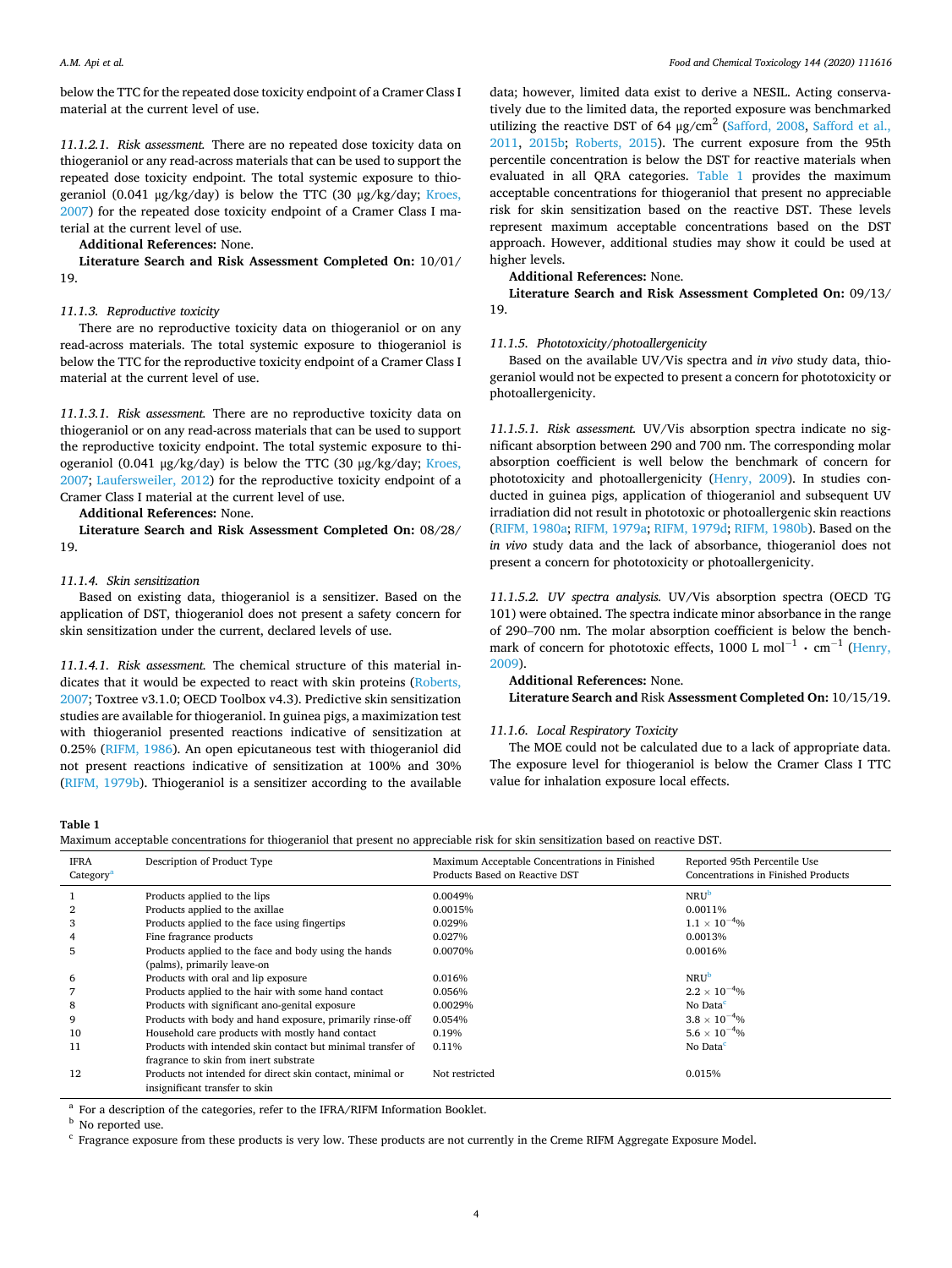#### Risk Assessment:

There are no inhalation data available on thiogeraniol. Based on the Creme RIFM Model, the inhalation exposure is 0.00033 mg/day. This exposure is 4242 times lower than the Cramer Class I TTC value of 1.4 mg/day (based on human lung weight of 650 g; [Carthew, 2009](#page-5-0)); therefore, the exposure at the current level of use is deemed safe.

# **Additional References:** None.

**Literature Search and Risk Assessment Completed On:** 09/04/ 19.

#### *11.2. Environmental endpoint summary*

#### *11.2.1. Screening-level assessment*

A screening-level risk assessment of thiogeraniol was performed following the RIFM Environmental Framework [\(Salvito, 2002\)](#page-5-0), which provides 3 tiered levels of screening for aquatic risk. In Tier 1, only the material's regional VoU, its log  $K<sub>OW</sub>$ , and its molecular weight are needed to estimate a conservative risk quotient (RQ), expressed as the ratio Predicted Environmental Concentration/Predicted No Effect Concentration (PEC/PNEC). A general QSAR with a high uncertainty factor applied is used to predict fish toxicity, as discussed in [Salvito et al.](#page-5-0)  [\(2002\).](#page-5-0) In Tier 2, the RQ is refined by applying a lower uncertainty factor to the PNEC using the ECOSAR model [\(US EPA, 2012b](#page-5-0)), which provides chemical class-specific ecotoxicity estimates. Finally, if necessary, Tier 3 is conducted using measured biodegradation and ecotoxicity data to refine the RQ, thus allowing for lower PNEC uncertainty factors. The data for calculating the PEC and PNEC for this safety assessment are provided in the table below. For the PEC, the range from the most recent IFRA Volume of Use Survey is reviewed. The PEC is then calculated using the actual regional tonnage, not the extremes of the range. Following the RIFM Environmental Framework, thiogeraniol was identified as a fragrance material with no potential to present a possible risk to the aquatic environment (i.e., its screening-level PEC/PNEC *<*1).

A screening-level hazard assessment using EPI Suite v4.11 ([US EPA,](#page-5-0)  [2012a\)](#page-5-0) did not identify thiogeraniol as possibly persistent or bioaccumulative based on its structure and physical–chemical properties. This screening-level hazard assessment considers the potential for a material to be persistent *and* bioaccumulative *and* toxic, or very persistent *and* very bioaccumulative as defined in the Criteria Document ([Api, 2015\)](#page-5-0). As noted in the Criteria Document, the screening criteria applied are the same as those used in the EU for REACH [\(ECHA, 2012](#page-5-0)). For persistence, if the EPI Suite model BIOWIN 3 predicts a value *<* 2.2 and either BIOWIN 2 or BIOWIN 6 predicts a value *<* 0.5, then the material is considered potentially persistent. A material would be considered potentially bioaccumulative if the EPI Suite model BCFBAF

predicts a fish BCF ≥2000 L/kg. Ecotoxicity is determined in the above screening-level risk assessment. If, based on these model outputs (Step 1), additional assessment is required, a WoE-based review is then performed (Step 2). This review considers available data on the material's physical–chemical properties, environmental fate (e.g., OECD Guideline biodegradation studies or die-away studies), fish bioaccumulation, and higher-tier model outputs (e.g., US EPA's BIOWIN and BCFBAF found in EPI Suite v4.11).

*11.2.1.1. Risk assessment.* Based on the current Volume of Use (2015), thiogeraniol presents no risk to the aquatic compartment in the screening-level assessment.

## *11.2.1.2. Key studies*

*11.2.1.2.1. Biodegradation.* No data available.

*11.2.1.2.2. Ecotoxicity.* No data available.

*11.2.1.3. Other available data.* Thiogeraniol has been pre-registered under REACH with no additional data available at this time.

*11.2.1.4. Risk assessment refinement.* Ecotoxicological data and PNEC derivation (all endpoints reported in mg/L; PNECs in μg/L). Endpoints used to calculate PNEC are underlined.

Exposure information and PEC calculation (following RIFM Envi-

| Exposure                             | Europe   | North America |
|--------------------------------------|----------|---------------|
| Log K <sub>ow</sub> Used             | 4.6      | 4.6           |
| <b>Biodegradation Factor Used</b>    | $\Omega$ |               |
| Dilution Factor                      | 3        | 3             |
| Regional Volume of Use Tonnage Band* | -1       | ⊂ l           |
| Risk Characterization: PEC/PNEC      | $<$ 1    | - 1           |

\*Combined regional Volume of Use.

Based on available data, the RQ for this material is *<* 1. No further assessment is necessary.

The RIFM PNEC is 0.00126 μg/L. The revised PEC/PNECs for EU and NA are not applicable. The material was cleared at the screening-level; therefore, it does not present a risk to the aquatic environment at the current reported volumes of use**.** 

**Literature Search and Risk Assessment Completed On:** 09/10/ 19.

|                          | LC50 (Fish) | <b>EC50</b> | <b>EC50</b> | AF      | PNEC $(\mu g/L)$ | <b>Chemical Class</b> |
|--------------------------|-------------|-------------|-------------|---------|------------------|-----------------------|
|                          | (mg/L)      | (Daphnia)   | (Algae)     |         |                  |                       |
|                          |             | (mg/L)      | (mg/L)      |         |                  |                       |
| <b>RIFM</b><br>Framework |             |             |             |         |                  |                       |
| Screening-level (Tier    | 1.26        |             |             | 1000000 | 0.00126          |                       |
| 1)                       |             |             |             |         |                  |                       |